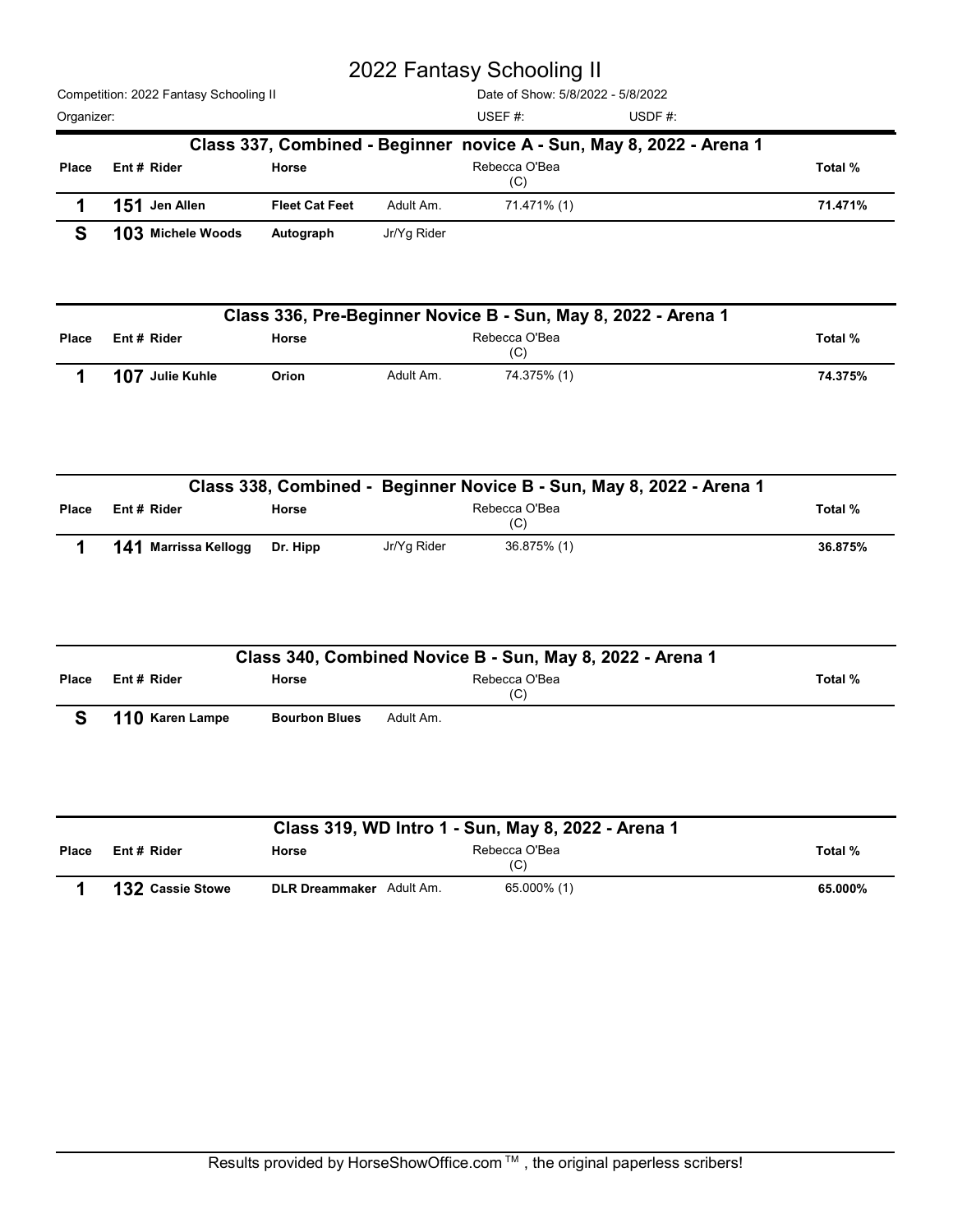Competition: 2022 Fantasy Schooling II Organizer: USDF #: Date of Show: 5/8/2022 - 5/8/2022 USEF #: USDF #: Rebecca O'Bea (C) Competition: 2022 Fantasy Schooling II<br>
Date of Show: 5/8/2022 - 5/8/2022<br>
Drganizer:<br>
USEF #: USDF #: USDF #: USDF #: USDF #: USDF #: USDF #: USDF #: USDF #: USDF #: USDF #: USDF #: USDF #: USDF #: USDF #: USDF #: USDF # Class 327, WD 1-1 - Sun, May 8, 2022 - Arena 1 Ent # Rider Morse 2022 Fantasy Schooling II<br>
Date of Show: 5/8/2022 - 5/8/2022<br>
I Date of Show: 5/8/2022 - 5/8/2022<br>
USEF #:<br>
USEF #:<br>
USEF #:<br>
USEF #:<br>
USEF #:<br>
USEF #:<br>
USEF #:<br>
USEF #:<br>
USEF #:<br>
USEF #:<br>
USEF #:<br>
USEF #:<br>
USEF #:<br>
USEF

|            |                                        |        |           | 2022 Fantasy Schooling II                        |        |         |
|------------|----------------------------------------|--------|-----------|--------------------------------------------------|--------|---------|
|            | Competition: 2022 Fantasy Schooling II |        |           | Date of Show: 5/8/2022 - 5/8/2022                |        |         |
| Organizer: |                                        |        |           | USEF#:                                           | USDF#: |         |
|            |                                        |        |           | Class 327, WD 1-1 - Sun, May 8, 2022 - Arena 1   |        |         |
| Place      | Ent # Rider                            | Horse  |           | Rebecca O'Bea<br>(C)                             |        | Total % |
|            | 142 Amy Dreyer                         | Goblin | Adult Am. | 60.400% (1)                                      |        | 60.400% |
|            |                                        |        |           |                                                  |        |         |
|            |                                        |        |           | Class 318, Fourth 3 - Sun, May 8, 2022 - Arena 1 |        |         |
| Place      | Ent # Rider                            | Horse  |           | Rebecca O'Bea<br>(C)                             |        | Total % |
|            | 120 Mickayla Frederick Wrainier Q      |        | Open      | 68.333% (1)                                      |        | 68.333% |

| Organizer:       |                                   |                               |             | USEF #:                                          | USDF#: |         |
|------------------|-----------------------------------|-------------------------------|-------------|--------------------------------------------------|--------|---------|
|                  |                                   |                               |             | Class 327, WD 1-1 - Sun, May 8, 2022 - Arena 1   |        |         |
| Place            | Ent # Rider                       | Horse                         |             | Rebecca O'Bea<br>(C)                             |        | Total % |
|                  | 142 Amy Dreyer                    | Goblin                        | Adult Am.   | 60.400% (1)                                      |        | 60.400% |
|                  |                                   |                               |             | Class 318, Fourth 3 - Sun, May 8, 2022 - Arena 1 |        |         |
| <b>Place</b>     | Ent # Rider                       | Horse                         |             | Rebecca O'Bea<br>(C)                             |        | Total % |
|                  | 120 Mickayla Frederick Wrainier Q |                               | Open        | 68.333% (1)                                      |        | 68.333% |
|                  |                                   |                               |             |                                                  |        |         |
|                  |                                   |                               |             | Class 301, Intro A - Sun, May 8, 2022 - Arena 1  |        |         |
| Place            | Ent # Rider                       | Horse                         |             | Rebecca O'Bea<br>(C)                             |        | Total % |
| 1                | 146 Amy Vanwyk                    | Odin                          | Adult Am.   | 70.313% (1)                                      |        | 70.313% |
| $\boldsymbol{2}$ | 115 Tobi Sharon                   | Azora                         | Adult Am.   | 69.687% (2)                                      |        | 69.688% |
| $\mathbf 3$      | 140 Debby Freese                  | <b>Bandit</b>                 | Adult Am.   | 66.875% (3)                                      |        | 66.875% |
| 4                | 135 Jodi French                   | Anothercoinciden Adult Am.    |             | 59.688% (4)                                      |        | 59.688% |
| 1                | 190 Adalynn Nelson                | Quickerthanliquor Jr/Yg Rider |             | 65.625% (1)                                      |        | 65.625% |
| $\boldsymbol{2}$ | 118 Evangeline Schnei Enamorada   |                               | Jr/Yg Rider | 52.500% (2)                                      |        | 52.500% |
| $\mathbf 3$      | 138 Helena Vanveller              | <b>Bling</b>                  | Jr/Yg Rider | 40.000% (3)                                      |        | 40.000% |
|                  |                                   |                               |             | Class 328, WD 1-2 - Sun, May 8, 2022 - Arena 1   |        |         |
| Place            | Ent # Rider                       | Horse                         |             | Rebecca O'Bea<br>(C)                             |        | Total % |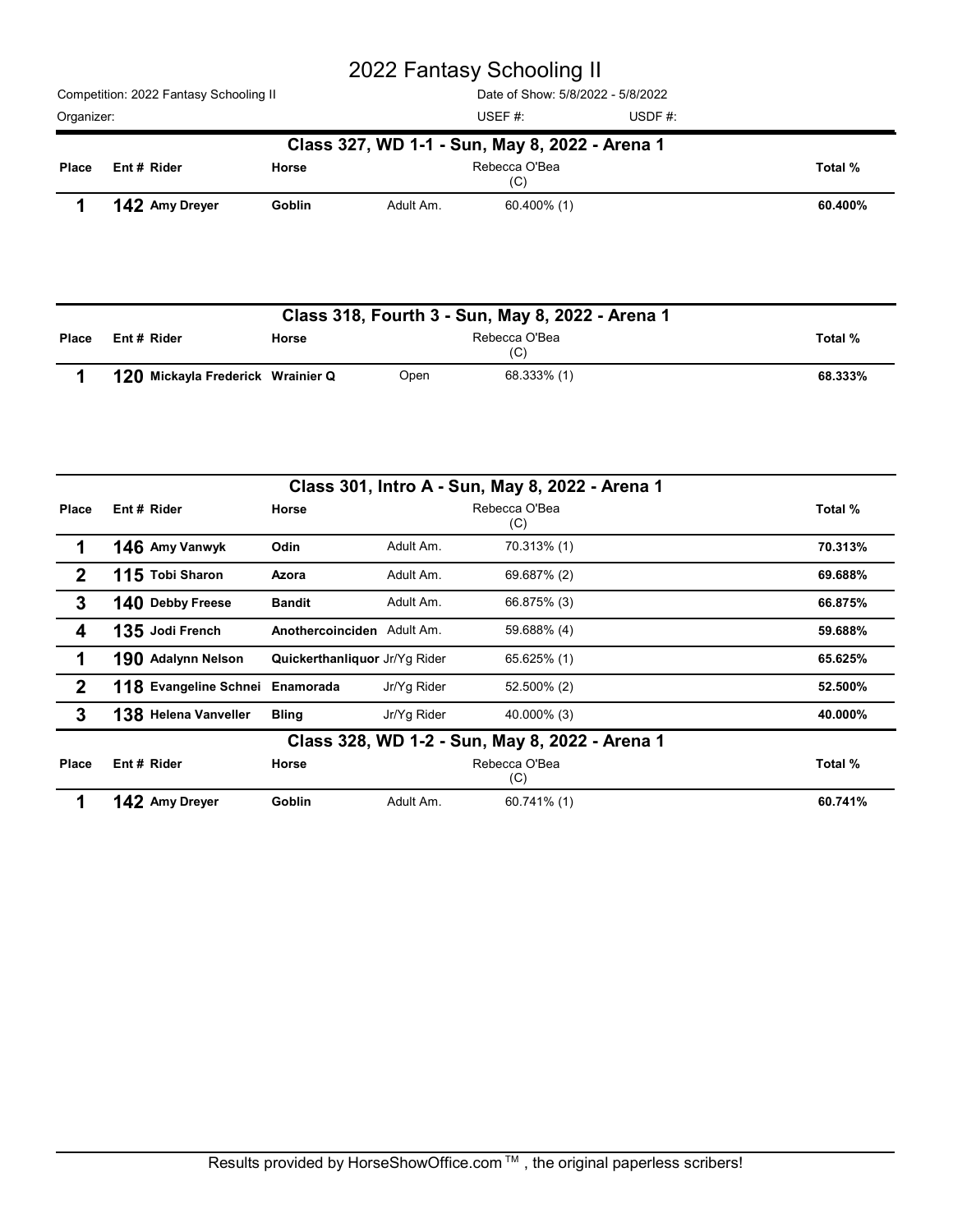| Competition: 2022 Fantasy Schooling II |  |
|----------------------------------------|--|
| Organizer:                             |  |

|                  |                                        |                               |             | 2022 Fantasy Schooling II                             |           |
|------------------|----------------------------------------|-------------------------------|-------------|-------------------------------------------------------|-----------|
| Organizer:       | Competition: 2022 Fantasy Schooling II |                               |             | Date of Show: 5/8/2022 - 5/8/2022<br>USEF#:<br>USDF#: |           |
|                  |                                        |                               |             | Class 302, Intro B - Sun, May 8, 2022 - Arena 1       |           |
| <b>Place</b>     | Ent # Rider                            | Horse                         |             | Rebecca O'Bea<br>(C)                                  | Total %   |
| 1                | 146 Amy Vanwyk                         | Odin                          | Adult Am.   | 72.188% (1)                                           | 72.188%   |
| $\boldsymbol{2}$ | 115 Tobi Sharon                        | Azora                         | Adult Am.   | 69.063% (2)                                           | 69.063%   |
| 3                | 119 Cari Johnson                       | <b>Twenty Carat</b>           | Adult Am.   | 67.813% (3)                                           | 67.813% + |
| 4                | 135 Jodi French                        | Anothercoinciden Adult Am.    |             | 67.813% (3)                                           | 67.813%   |
| 5                | 113 Lisa Grove                         | <b>Louis Vuitton</b>          | Adult Am.   | 63.437% (5)                                           | 63.438%   |
| $6\phantom{1}6$  | 140 Debby Freese                       | <b>Bandit</b>                 | Adult Am.   | 60.312% (6)                                           | 60.313%   |
| 1                | 190 Adalynn Nelson                     | Quickerthanliquor Jr/Yg Rider |             | 68.125% (1)                                           | 68.125%   |
| $\boldsymbol{2}$ | 145 Bryanna Kalsem                     | <b>Scottish Fox</b>           | Jr/Yg Rider | 64.688% (2)                                           | 64.688%   |
| 3                | 118 Evangeline Schnei Enamorada        |                               | Jr/Yg Rider | 60.000% (3)                                           | 60.000%   |
| 4                | 138 Helena Vanveller Bling             |                               | Jr/Yg Rider | 53.438% (4)                                           | 53.438%   |
| S                | 134 Abbie French                       | Awesome Allison Jr/Yg Rider   |             |                                                       |           |
| 1                | 137 Lisa King                          | <b>Just Plain Nuts</b>        | Open        | 65.312% (1)                                           | 65.313%   |
|                  |                                        |                               |             | Class 303, Intro C - Sun, May 8, 2022 - Arena 1       |           |
| <b>Place</b>     | Ent# Rider                             | Horse                         |             | Rebecca O'Bea<br>(C)                                  | Total %   |
| 1                | 119 Cari Johnson                       | <b>Twenty Carat</b>           | Adult Am.   | 70.750% (1)                                           | 70.750%   |
| $\boldsymbol{2}$ | 116 Cindy Niebuhr                      | Baron From Cree Adult Am.     |             | 65.250% (2)                                           | 65.250%   |
| 1                | 145 Bryanna Kalsem                     | <b>Scottish Fox</b>           | Jr/Yg Rider | 65.000% (1)                                           | 65.000%   |
| $\boldsymbol{2}$ | 118 Evangeline Schnei Enamorada        |                               | Jr/Yg Rider | 60.500% (2)                                           | 60.500%   |
| S                | 134 Abbie French                       | Awesome Allison Jr/Yg Rider   |             |                                                       |           |
| 1                | 137 Lisa King                          | <b>Just Plain Nuts</b>        | Open        | 64.000% (1)                                           | 64.000%   |
|                  |                                        |                               |             | Class 304, Training 1 - Sun, May 8, 2022 - Arena 1    |           |
| Place            | Ent# Rider                             | Horse                         |             | Rebecca O'Bea                                         | Total %   |
| 1                | 126 Leann Nelson                       | Choices Mocha D Adult Am.     |             | (C)<br>69.231% (1)                                    | 69.231%   |
| $\boldsymbol{2}$ | 116 Cindy Niebuhr                      | Baron From Cree Adult Am.     |             | 66.731% (2)                                           | 66.731%   |
| 3                | 139 Kaelin Schildmier                  | <b>Saffire Star</b>           | Adult Am.   | 64.808% (3)                                           | 64.808%   |
| 4                | 114 Lisa Grove                         | Norbren Fan BRF Adult Am.     |             | 64.423% (4)                                           | 64.423%   |
| 5                | 152 Karissa Brand                      | Vincent's Starry N Adult Am.  |             | 64.231% (5)                                           | 64.231%   |
|                  |                                        |                               |             | 57.115% (6)                                           |           |
| $6\phantom{1}6$  | 122 M'Lynn Deronde                     | A Touch of Blazin Adult Am.   |             |                                                       | 57.115%   |
| 1                | 118 Evangeline Schnei Enamorada        |                               | Jr/Yg Rider | 64.808% (1)                                           | 64.808%   |
| 1                | 129 Raymond Helmuth North              |                               | Open        | 68.077% (1)                                           | 68.077%   |
| $\boldsymbol{2}$ | 130 Raymond Helmuth Nicotine           |                               | Open        | 66.154% (2)                                           | 66.154%   |
| $\mathbf{3}$     | 127 Kate Jestal                        | Leo                           | Open        | 59.423% (3)                                           | 59.423%   |
| Е                | 131 Raymond Helmuth DLR Dreammaker     |                               | Open        |                                                       |           |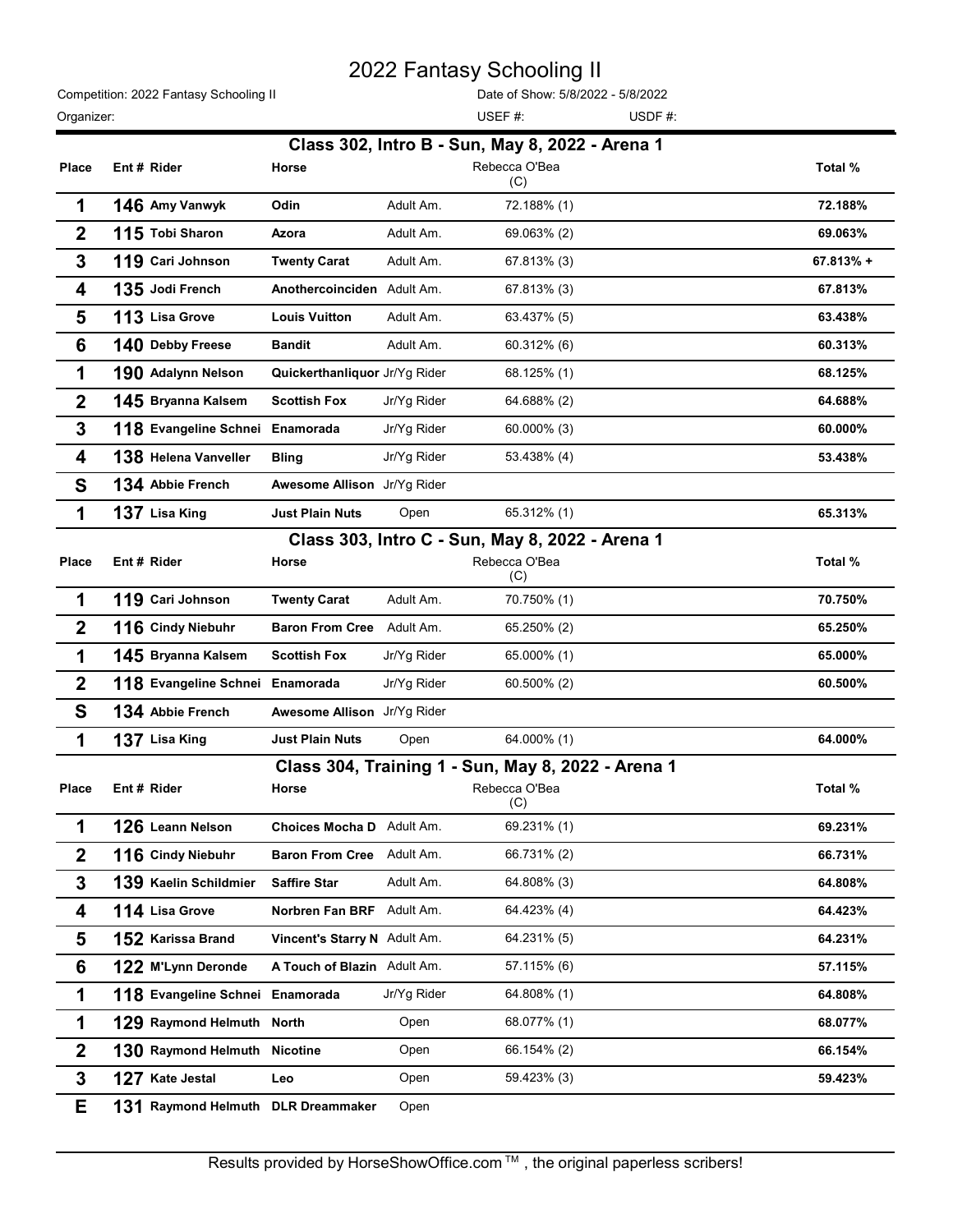|                  |                                        |                                                    | 2022 Fantasy Schooling II                          |        |           |
|------------------|----------------------------------------|----------------------------------------------------|----------------------------------------------------|--------|-----------|
|                  | Competition: 2022 Fantasy Schooling II |                                                    | Date of Show: 5/8/2022 - 5/8/2022                  |        |           |
| Organizer:       |                                        |                                                    | USEF#:                                             | USDF#: |           |
|                  |                                        |                                                    | Class 305, Training 2 - Sun, May 8, 2022 - Arena 1 |        |           |
| <b>Place</b>     | Ent # Rider                            | Horse                                              | Rebecca O'Bea<br>(C)                               |        | Total %   |
| 1                | 108 Lillian Johnson                    | Adult Am.<br><b>Bethesda GCF</b>                   | 67.414% (1)                                        |        | 67.414%   |
| $\boldsymbol{2}$ | 122 M'Lynn Deronde                     | A Touch of Blazin Adult Am.                        | 56.724% (2)                                        |        | 56.724%   |
| 1                |                                        | 133 Carolyn Woodring Justa Plain Horse Jr/Yg Rider | 64.483% (1)                                        |        | 64.483%   |
|                  |                                        |                                                    | Class 306, Training 3 - Sun, May 8, 2022 - Arena 1 |        |           |
| <b>Place</b>     | Ent # Rider                            | Horse                                              | Rebecca O'Bea<br>(C)                               |        | Total %   |
| 1                | 139 Kaelin Schildmier                  | <b>Saffire Star</b><br>Adult Am.                   | 70.586% (1)                                        |        | 70.586%   |
| $\boldsymbol{2}$ | 144 Leslie MacBride                    | <b>Fritz NNH</b><br>Adult Am.                      | 66.034% (2)                                        |        | 66.034%   |
| 3                | 126 Leann Nelson                       | Choices Mocha D Adult Am.                          | 65.862% (3)                                        |        | 65.862% + |

|                  |                                                    |                              |           | 2022 Fantasy Schooling II                                           |        |             |
|------------------|----------------------------------------------------|------------------------------|-----------|---------------------------------------------------------------------|--------|-------------|
|                  | Competition: 2022 Fantasy Schooling II             |                              |           | Date of Show: 5/8/2022 - 5/8/2022                                   |        |             |
| Organizer:       |                                                    |                              |           | USEF #:                                                             | USDF#: |             |
| Place            | Ent # Rider                                        | Horse                        |           | Class 305, Training 2 - Sun, May 8, 2022 - Arena 1<br>Rebecca O'Bea |        | Total %     |
|                  |                                                    |                              |           | (C)                                                                 |        |             |
| 1                | 108 Lillian Johnson                                | <b>Bethesda GCF</b>          | Adult Am. | 67.414% (1)                                                         |        | 67.414%     |
| $\boldsymbol{2}$ | 122 M'Lynn Deronde                                 | A Touch of Blazin Adult Am.  |           | 56.724% (2)                                                         |        | 56.724%     |
| 1                | 133 Carolyn Woodring Justa Plain Horse Jr/Yg Rider |                              |           | 64.483% (1)                                                         |        | 64.483%     |
|                  |                                                    |                              |           | Class 306, Training 3 - Sun, May 8, 2022 - Arena 1                  |        |             |
| Place            | Ent # Rider                                        | Horse                        |           | Rebecca O'Bea<br>(C)                                                |        | Total %     |
| 1                | 139 Kaelin Schildmier                              | <b>Saffire Star</b>          | Adult Am. | 70.586% (1)                                                         |        | 70.586%     |
| $\boldsymbol{2}$ | 144 Leslie MacBride                                | <b>Fritz NNH</b>             | Adult Am. | 66.034% (2)                                                         |        | 66.034%     |
| $\mathbf 3$      | 126 Leann Nelson                                   | Choices Mocha D Adult Am.    |           | 65.862% (3)                                                         |        | 65.862% +   |
| 4                | 108 Lillian Johnson                                | <b>Bethesda GCF</b>          | Adult Am. | 65.862% (3)                                                         |        | 65.862%     |
| 5                | 114 Lisa Grove                                     | Norbren Fan BRF Adult Am.    |           | 63.448% (5)                                                         |        | $63.448% +$ |
| $6\phantom{1}6$  | 152 Karissa Brand                                  | Vincent's Starry N Adult Am. |           | 63.448% (5)                                                         |        | 63.448%     |
| 1                | 133 Carolyn Woodring Justa Plain Horse Jr/Yg Rider |                              |           | 67.586% (1)                                                         |        | 67.586%     |
|                  |                                                    |                              |           | Class 308, First Level 2 - Sun, May 8, 2022 - Arena 1               |        |             |
| Place            | Ent # Rider                                        | Horse                        |           | Rebecca O'Bea<br>(C)                                                |        | Total %     |
| S                | 136 Virginia Lauridsen Herkzles From Da            |                              | Open      |                                                                     |        |             |
|                  |                                                    |                              |           |                                                                     |        |             |
|                  |                                                    |                              |           | Class 307, First Level 1 - Sun, May 8, 2022 - Arena 1               |        |             |
| Place            | Ent# Rider                                         | Horse                        |           | Rebecca O'Bea<br>(C)                                                |        | Total %     |
|                  | 128 Kate Jestal                                    | <b>Gallod Keeping Ti</b>     | Open      | 67.759% (1)                                                         |        | 67.759%     |

|       |                 |                          |      | Class 307, First Level 1 - Sun, May 8, 2022 - Arena 1 |         |
|-------|-----------------|--------------------------|------|-------------------------------------------------------|---------|
| Place | Ent#Rider       | Horse                    |      | Rebecca O'Bea<br>(C)                                  | Total % |
|       | 128 Kate Jestal | <b>Gallod Keeping Ti</b> | Open | 67.759% (1)                                           | 67.759% |